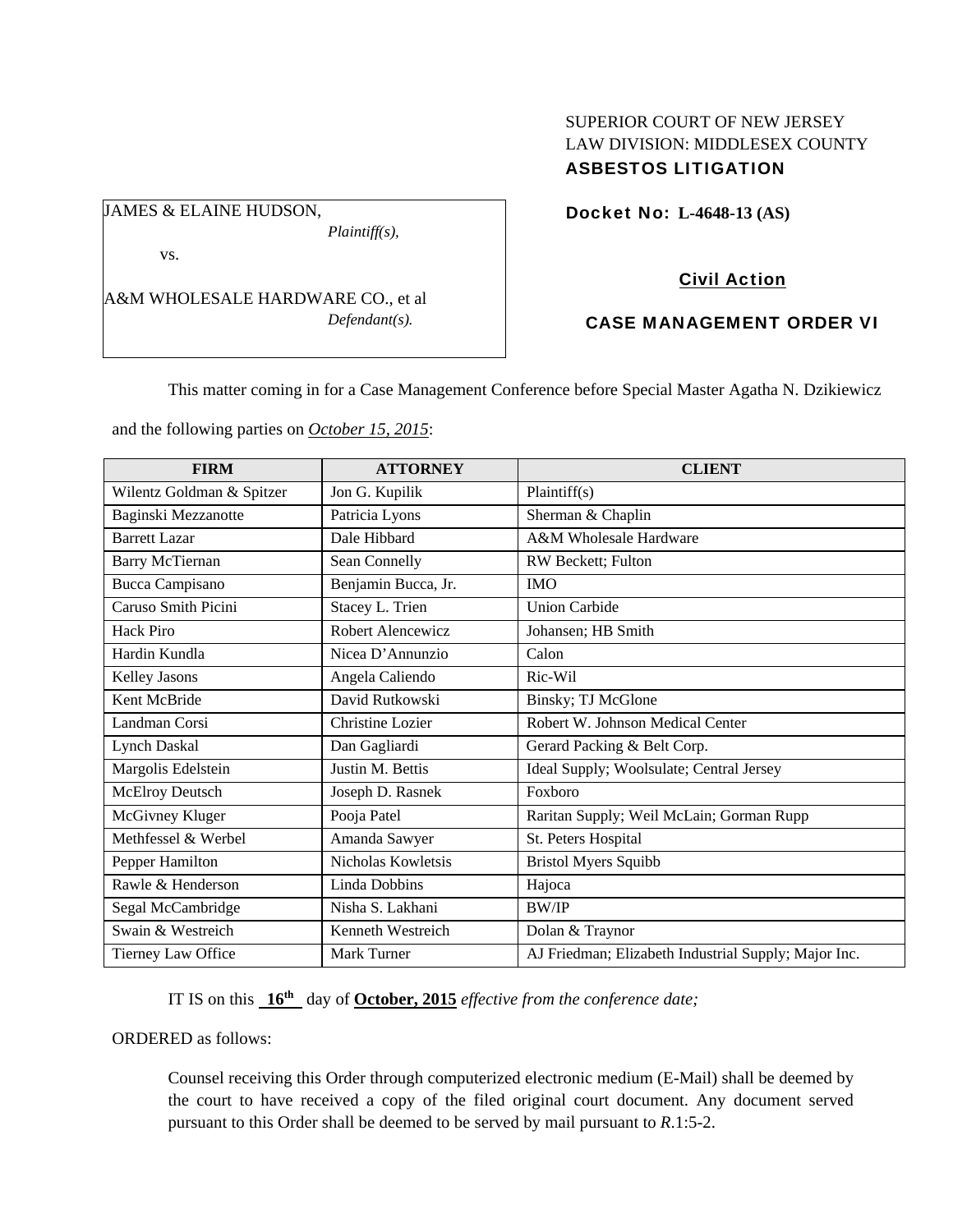### **DISCOVERY**

## **Defendant Binsky & Snyder shall serve:**

| October 16, 2015                       | Answers to Standard Middlesex County Interrogatories by this date.                                         |  |  |
|----------------------------------------|------------------------------------------------------------------------------------------------------------|--|--|
| October 29, 2015                       | Answers to Supplemental Interrogatories by this date.                                                      |  |  |
| October 29, 2015                       | Response to 6/11/15 letter re: production of perpetual job site list by this date.                         |  |  |
| <b>Defendant Girard Packing shall:</b> |                                                                                                            |  |  |
| October 29, 2015                       | Propound supplemental discovery by this date.                                                              |  |  |
| November 13, 2015                      | Serve answers to Standard Middlesex County Interrogatories by this date.                                   |  |  |
| November 25, 2015                      | Produce corporate witnesses for deposition by this date.                                                   |  |  |
| October 29, 2015                       | Advise plaintiff's counsel of prior depositions of its corporate representatives, if any,<br>by this date. |  |  |
| November 25, 2015                      | Serve answers to supplemental discovery by this date.                                                      |  |  |
| Defendant Johansen shall serve:        |                                                                                                            |  |  |

| October 29, 2015 | Answers to Supplemental Interrogatories by this date. |
|------------------|-------------------------------------------------------|
|                  |                                                       |

October 29, 2015 Response to 4/17/15 letter re: designation of corporate witnesses and providing transcripts by this date.

#### **Defendant Union Carbide shall:**

| October 29, 2015 | Serve answers to premises interrogatories by this date.                                                                                                       |
|------------------|---------------------------------------------------------------------------------------------------------------------------------------------------------------|
| October 29, 2015 | Serve Response to document production by this date.                                                                                                           |
| October 29, 2015 | Provide a designation of corporate witness and advise whether they have personal<br>knowledge of work performed on their premises prior to 1969 by this date. |

#### **Defendant Robert Wood Johnson:**

November 13, 2015 Shall serve answers to premises interrogatories and notice to produce propounded by Raritan Supply by this date.

## **Defendant Rutgers:**

November 25, 2015 Shall produce a corporate representative for a deposition by this date.

\_\_\_\_\_\_\_\_\_\_\_\_\_\_\_\_\_\_\_\_\_\_\_\_\_\_\_\_\_\_\_\_\_\_\_\_\_\_\_\_\_\_\_\_\_\_\_\_\_\_\_\_\_\_\_\_\_\_\_\_\_\_\_\_\_\_\_\_\_\_\_\_\_\_\_\_\_\_\_\_\_\_\_\_\_\_\_\_\_\_\_\_\_\_\_\_\_\_\_\_\_\_\_\_\_\_\_\_\_\_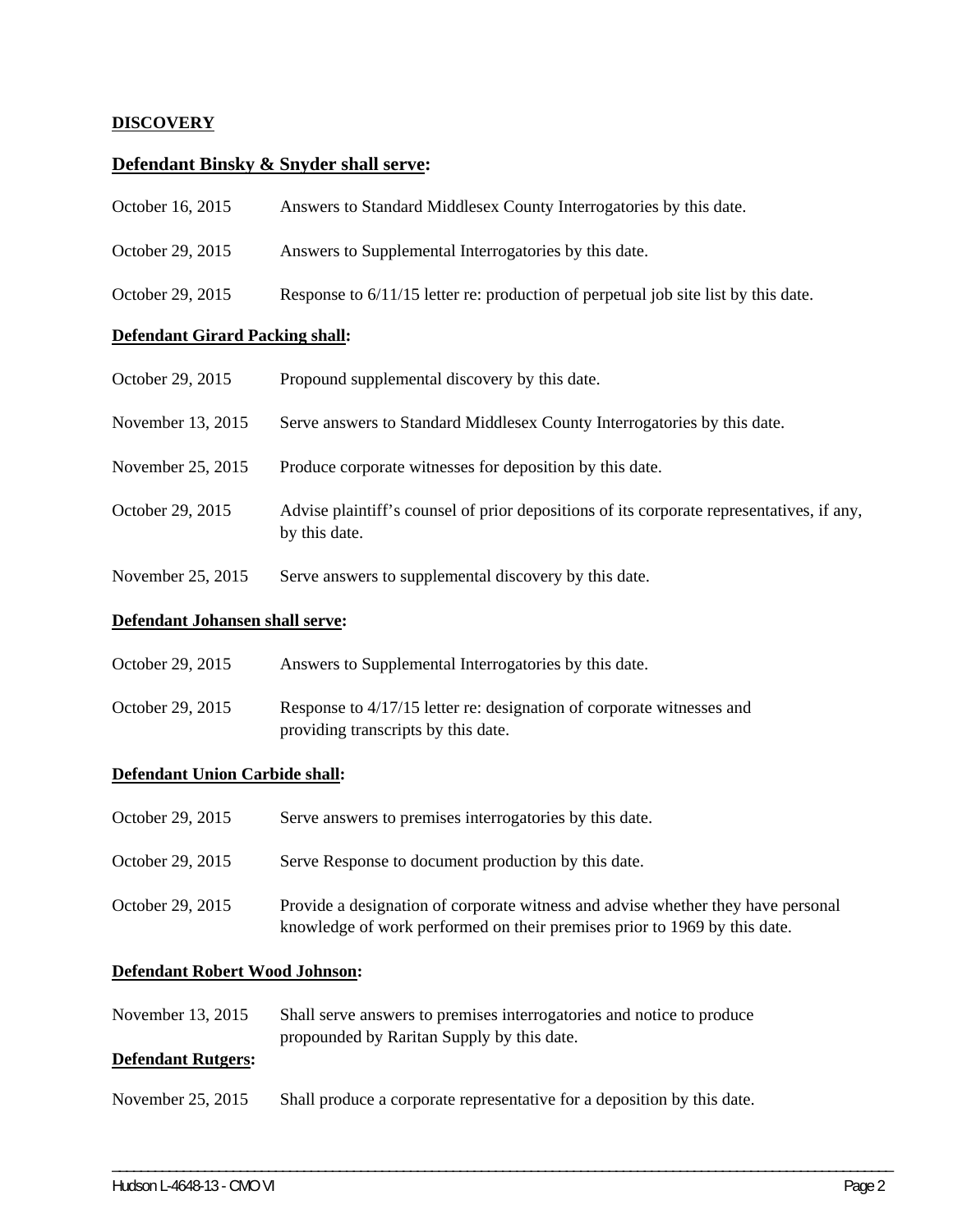- November 25, 2015 Fact discovery, including depositions, shall be completed by this date. Plaintiff's counsel shall contact the Special Master within one week of this deadline if all fact discovery is not completed.
- November 25, 2015 Depositions of corporate representatives shall be completed by this date.

#### **SUMMARY JUDGMENT MOTION PRACTICE**

- November 6, 2015 Plaintiff's counsel shall advise, in writing, of intent not to oppose motions by this date.
- November 20, 2015 Summary judgment motions shall be filed no later than this date.
- December 18, 2015 Last return date for summary judgment motions.

#### **MEDICAL DEFENSE**

January 8, 2016 Defendants shall identify its medical experts and serve medical expert reports, if any, by this date. **In addition, defendants shall notify plaintiff's counsel (as well as all counsel of record) of a joinder in an expert medical defense by this date.** 

#### **LIABILITY EXPERT REPORTS**

- February 5, 2016 Plaintiff shall identify its liability experts and serve liability expert reports or a certified expert statement by this date or waive any opportunity to rely on liability expert testimony.
- March 11, 2016 Defendants shall identify its liability experts and serve liability expert reports, if any, by this date or waive any opportunity to rely on liability expert testimony.

#### **ECONOMIST EXPERT REPORTS**

- February 5, 2016 Plaintiff shall identify its expert economists and serve expert economist report(s), if any, by this date or waive any opportunity to rely on economic expert testimony.
- March 11, 2016 Defendants shall identify its expert economists and serve expert economist report(s), if any, by this date or waive any opportunity to rely on economic expert testimony.

#### **EXPERT DEPOSITIONS**

March 25, 2016 Expert depositions shall be completed by this date. To the extent that plaintiff and defendant generic experts have been deposed before, the parties seeking that deposition in this case must file an application before the Special Master and demonstrate the necessity for that deposition. To the extent possible, documents requested in a deposition notice directed to an expert shall be produced three days in advance of the expert deposition. The expert shall not be required to produce documents that are readily accessible in the public domain.

\_\_\_\_\_\_\_\_\_\_\_\_\_\_\_\_\_\_\_\_\_\_\_\_\_\_\_\_\_\_\_\_\_\_\_\_\_\_\_\_\_\_\_\_\_\_\_\_\_\_\_\_\_\_\_\_\_\_\_\_\_\_\_\_\_\_\_\_\_\_\_\_\_\_\_\_\_\_\_\_\_\_\_\_\_\_\_\_\_\_\_\_\_\_\_\_\_\_\_\_\_\_\_\_\_\_\_\_\_\_